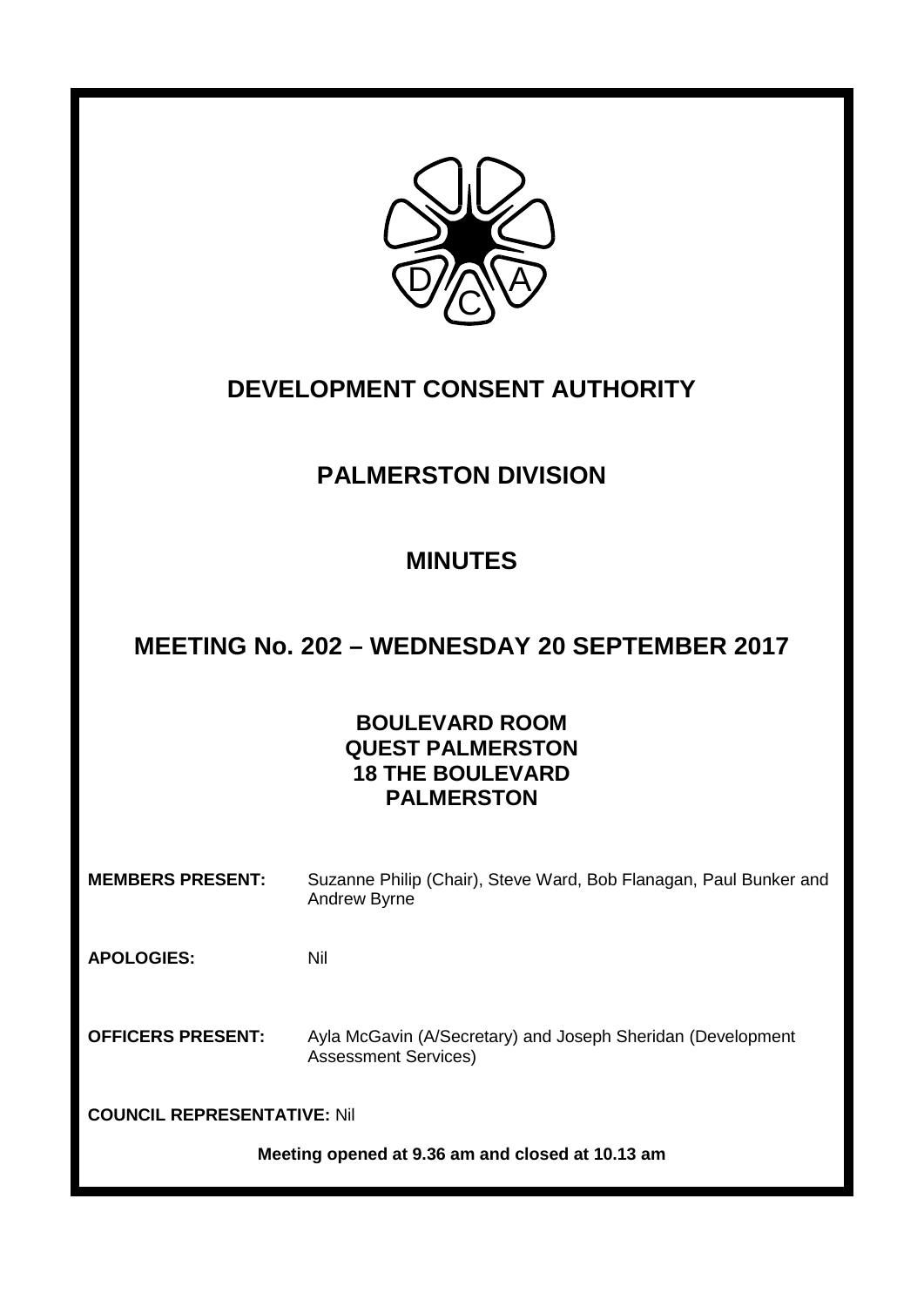**THE MINUTES RECORD OF THE EVIDENTIARY STAGE AND THE DELIBERATIVE STAGE ARE RECORDED SEPARATELY. THESE MINUTES RECORD THE DELIBERATIVE STAGE. THE TWO STAGES ARE GENERALLY HELD AT DIFFERENT TIMES DURING THE MEETING AND INVITEES ARE PRESENT FOR THE EVIDENTIARY STAGE ONLY.**

### **ITEM 1 SINGLE DWELLING WITH REDUCED SIDE AND REAR SETBACKS PA2017/0305 LOT 13302 (15) BANKSIA STREET, TOWN OF PALMERSTON PLANNER JOSEPH SHERIDAN RAW DESIGNS**

Mr Robert Watt (Applicant), Mr Hermanus Louw (Costa Property Group), and Mr Israel Kgosiemang (One Planning Consult) attended.

**RESOLVED** That, the Development Consent Authority vary the requirements of clause 7.3.3 **54/17** (Reduced Setbacks of Residential Buildings and Ancillary Structures) and pursuant to section 53(a) of the *Planning Act*, consent to the application to develop Lot 13302 (15 Banksia Street), Town of Palmerston, for the purpose of a single dwelling with reduced side and rear setbacks, subject to the following conditions.

#### **GENERAL CONDITIONS**

- 1. The works carried out under this permit shall be in accordance with the drawings numbered 2017/0305/01 through to 2017/0305/05 inclusive endorsed as forming part of this permit.
- 2. The single dwelling is not to be used for the purpose of a display home.
- 3. Any developments on or adjacent to any easements on site shall be carried out to the requirements of the relevant service authority and approval to carry out works shall be obtained prior to the commencement of construction, to the satisfaction of the consent authority.
- 4. All existing and proposed easements and sites for existing and required utility services must be vested in the relevant authority for which the easement or site is to be created.
- 5. The owner of the land must enter into agreements with the relevant authorities for the provision of water supply and sewerage facilities and electricity services to the land shown on the endorsed plan in accordance with the authorities' requirements and relevant legislation at the time.
- 6. Stormwater is to be collected and discharged into the drainage network to the technical standards of and at no cost to the City of Palmerston, to the satisfaction of the consent authority.
- 7. The kerb crossovers and driveways to the site approved by this permit are to meet the technical standards of the City of Palmerston, to the satisfaction of the consent authority.
- 8. The owner shall:
- (a) remove disused vehicle and/ or pedestrian crossovers;
- (b) provide footpaths/ cycleways;
- (c) collect stormwater and discharge it to the drainage network; and
- (d) undertake reinstatement works;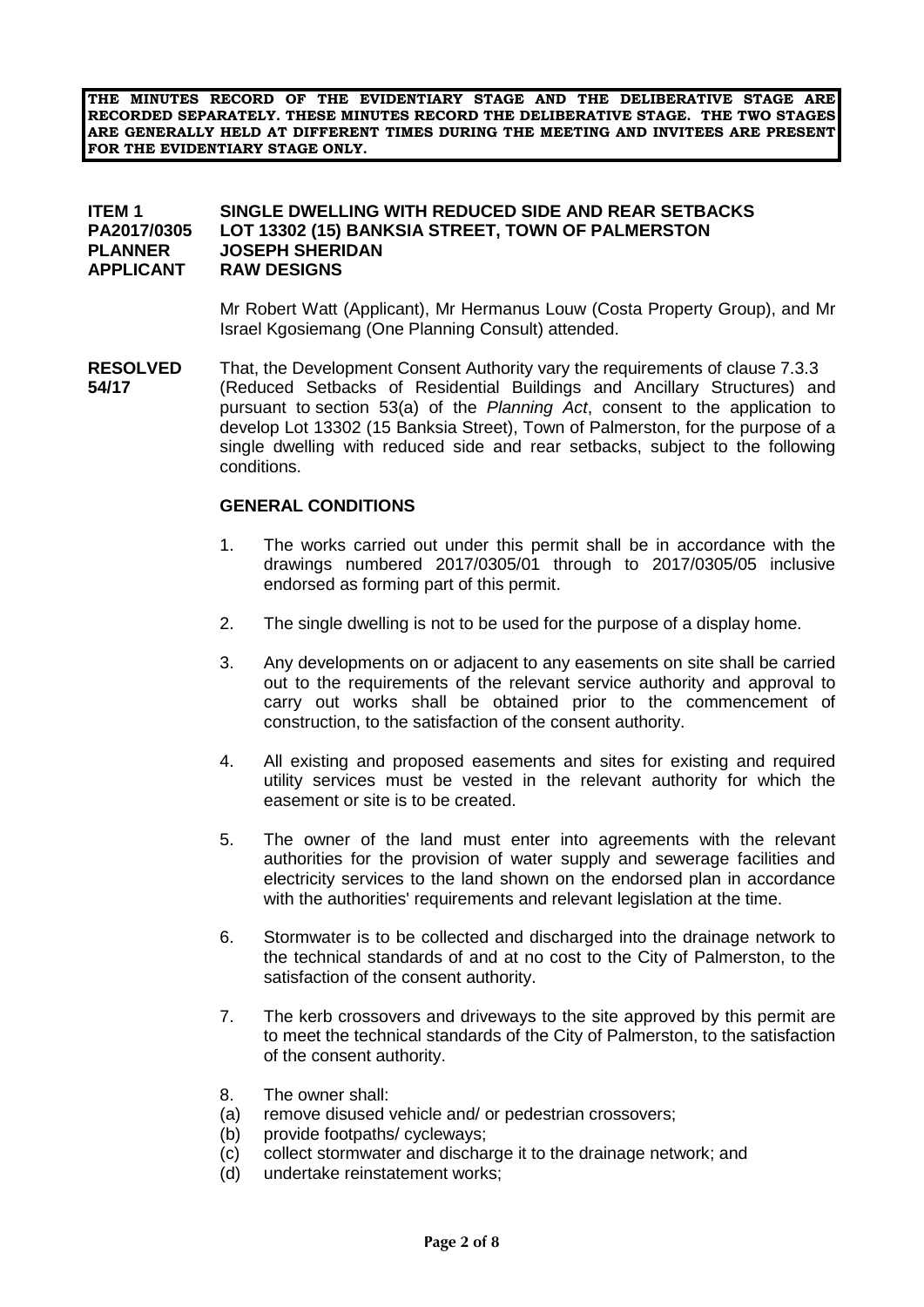All to the technical requirements of and at no cost to the City of Palmerston, to the satisfaction of the consent authority.

- 9. No fence, hedge, tree or other obstruction exceeding a height of 0.6m is to be planted or erected so that it would obscure sight lines at the junction of the driveway and the public street.
- 10. Before the use/occupation of the development starts, the landscaping works shown on the endorsed plans must be carried out and completed to the satisfaction of the consent authority.
- 11. The landscaping shown on the endorsed plans must be maintained to the satisfaction of the consent authority, including that any dead, diseased or damaged plants are to be replaced.
- 12. Storage for waste disposal bins is to be provided to the requirements of City of Palmerston to the satisfaction of the consent authority.

#### **NOTES**

- 1. The Power and Water Corporation advises that the Water and Sewer Services **Section**<br>
(landdevelopmentnorth@powerwater.com.au) and Power Network (landdevelopmentnorth@powerwater.com.au) and Engineering Section (powerconnections@powerwater.com.au) should be contacted via email a minimum of 1 month prior to construction works commencing to determine the Corporation's servicing requirements, and the need for upgrading of on-site and/or surrounding infrastructure.
- 2. A "Permit to Work Within a Road Reserve" is required from the City of Palmerston or before commencement of any work within the road reserve.
- 3. Any proposed works which fall within the scope of the Construction Industry Long Service Leave and Benefits Act must be notified to NT Build by lodgement of the required Project Notification Form. Payment of any levy must be made prior to the commencement of any construction activity. NT Build should be contacted via email (info@ntbuild.com.au) or by phone on 08 89364070 to determine if the proposed works are subject to the Act.

### **REASONS FOR THE RECOMMENDATION**

1. Pursuant to section 51(a) of the *Planning Act,* the consent authority must take into consideration the planning scheme that applies to the land to which the application relates. The application is seeking a variation to clause 7.3.3 (Reduced Setbacks of Residential Buildings and Ancillary Structures) of the Northern Territory Planning Scheme.

The primary purpose of clause 7.3.3 is 'to allow for single dwellings on lots less than 600m2 but not less than 300m2 to maximise design opportunities without unduly impacting on adjacent development'. A variation to clause 7.3.3 is granted for the following reasons:

In relation to the west side setback, the extent of the building located at 0m is limited to the garage wall length of approximately 6.4m with the remainder of the dwelling be setback the required 1.5m. The applicant has also provided written confirmation from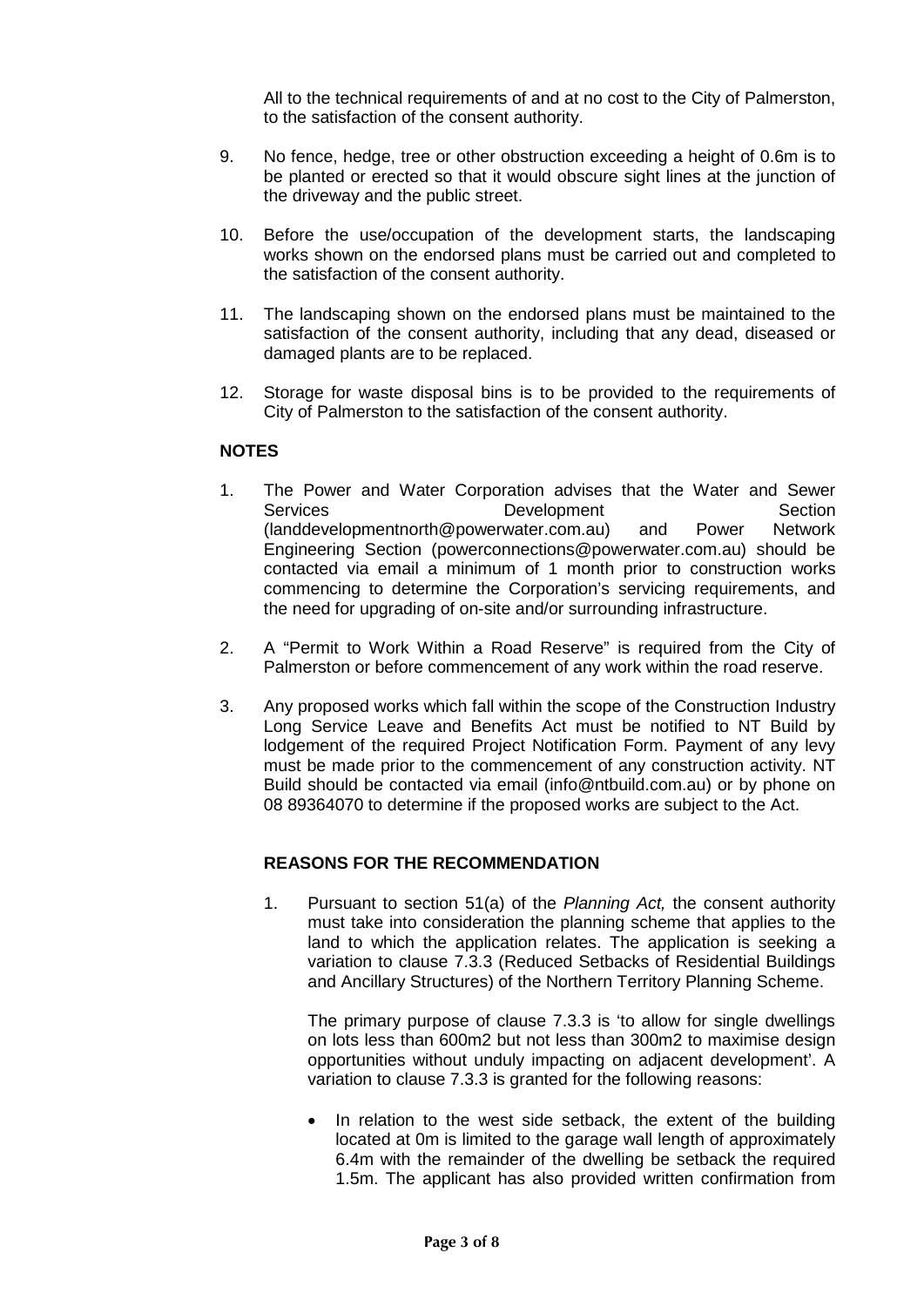the landowner adjacent this boundary that there are no issues with the side setback encroachment, and;

- In relation to the rear setback, the extent of the building located at 0m is limited to the bedroom wall length which is approximately 5.2m with the remainder of the dwelling setback the required 1.5m. The applicant has also provided written confirmation from the landowner adjacent this boundary that there are no issues with the rear sethack encroachment.
- 2. Pursuant to Section 51(e) of the *Planning Act*, the consent authority must take into account any submissions made under section 49 and any evidence or information received under section 50, in relation to the development application. Pursuant to section 51(n) of the *Planning Act*, the consent authority must also take into account the potential impact on the existing and future amenity of the area in which the land is situated.

The applicant provided written statements from the landowner's adjacent the affected boundaries confirming no objections to the 0m side and rear setbacks. The application was also circulated to the same landowners as part of the assessment process and no submissions objecting to the application were received. On this basis, the potential for any adverse impact on the existing and future amenity of landowners directly adjacent the affected boundaries and surrounding dwellings is considered negligible.

3. In accordance with the requirements of section 51(m) of the *Planning Act*, the consent authority must consider the public utilities or infrastructure provided in the area in which the land is situated, the requirement for public facilities and services to be connected to the land and the requirement, if any, for those facilities, infrastructure or land to be provided by the developer for that purpose.

The application was circulated to the relevant service authorities for comment with all relevant matters addressed through conditions or notes on the development permit. The Authority notes that City of Palmerston did not provide comments for the application but the conditions included on the permit are consistent with Council's typical requirements for a single dwelling development on Zone MD (Multiple Dwelling) land.

4. Pursuant to section 51(t) of the *Planning Act,* the consent authority must take into account other matters it thinks fit.

The Authority notes that the single dwelling is currently being used as a display home to advertise a housing design available for purchase by a particular builder throughout the Zuccoli Aspire development. The Authority considers the display home to be a misrepresentation of the type of dwelling available within the Zuccoli Aspire development which could potentially mislead consumers and indirectly provide the builder with an unwarranted competitive advantage. On this basis, condition 2 has been included to prevent the single dwelling being used as a display home.

**ACTION:** Notice of consent and Development Permit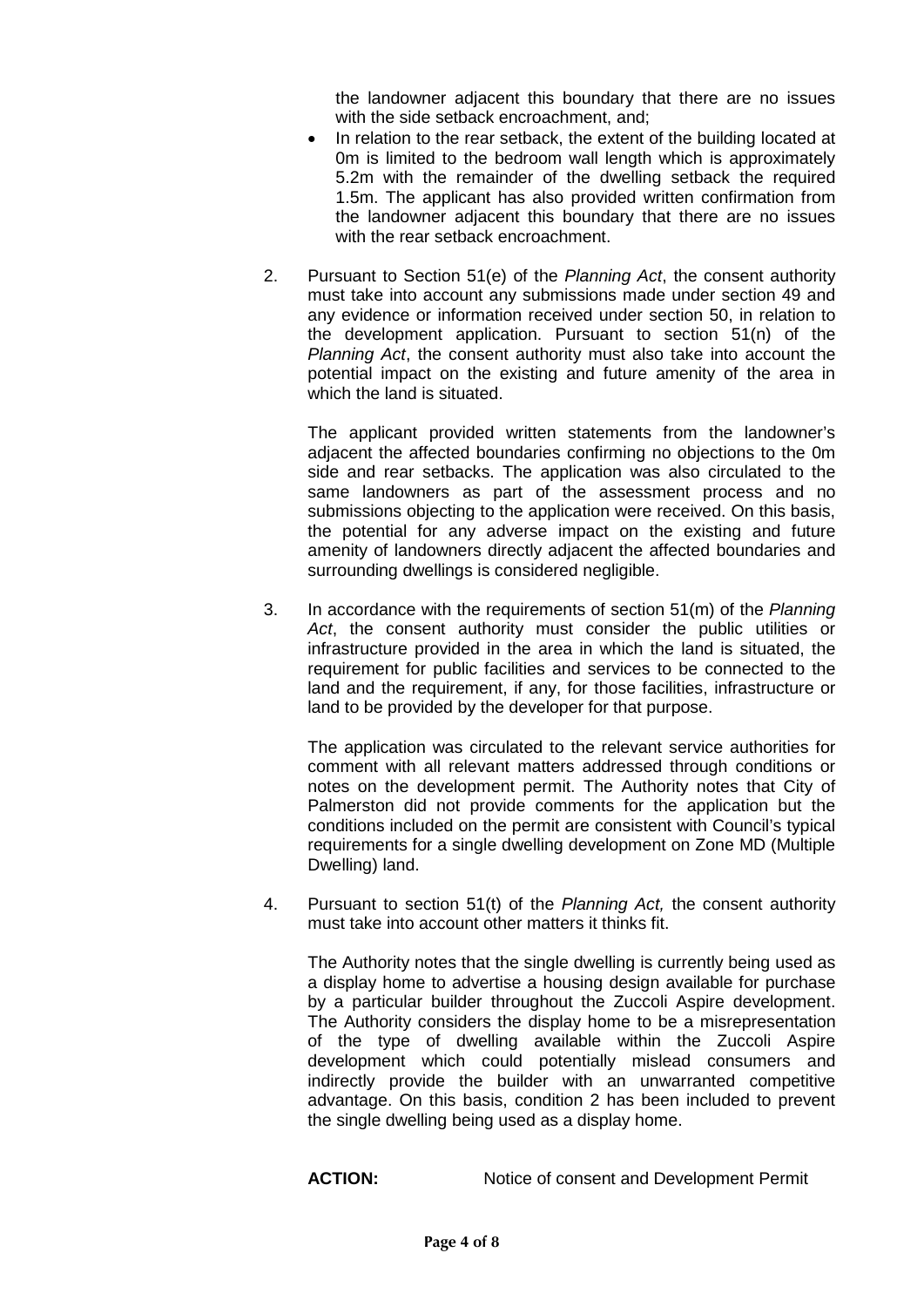- **RESOLVED** That, the Chairman of the Development Consent Authority write to Building<br>55/17 Advisory Services, Department of Infrastructure, Planning and Logistics, or **55/17** Advisory Services, Department of Infrastructure, Planning and Logistics, outlining the history and retrospective nature of the application, as well as any other information the Authority considers necessary.
- **RESOLVED** That, the Development Consent Authority issue a Notice to Cease under<br>**56/17** Development Permit DP15/0547 in relation to Lot 13302 Town of Palme **56/17** Development Permit DP15/0547 in relation to Lot 13302 Town of Palmerston to prevent the single dwelling being used as a display home.

#### **ITEM 2 CHANGES TO DP16/0116 FOR INTERNAL ALTERATIONS INCLUDING AN INCREASE IN FLOOR AREA, AND MINOR EXTERNAL CHANGES INCLUDING A RECONFIGURATION OF THE CAR PARKING AREA PA2017/0346 LOT 2884 (103) DWYER CIRCUIT TOWN OF PALMERSTON PLANNER JOSEPH SHERIDAN ANDREW SWENSON**

Mr Andrew Swenson (Applicant), Mr Paul Winter (Company Director, Habitat NT), and Mr Noel Fahey (Manager, Palmerston Golf and Country Club) attended.

**RESOLVED** That, the Development Consent Authority, vary the requirements of clause 6.8<br>57/17 (Demountable Structures) of the Northern Territory Planning Scheme **57/17** (Demountable Structures) of the Northern Territory Planning Scheme, and pursuant to section 53(a) of the *Planning Act,* consent to the application to develop Lot 2884 (103 Dwyer Circuit, Driver) Town of Palmerston for the purpose of changes to DP16/0116 for internal alterations including an increase in floor area and minor external changes including a reconfiguration of the car parking area (Palmerston Golf Club), subject to the following conditions:

### **CONDITION PRECEDENT**

- 1. Prior to the endorsement of plans and prior to commencement of works (including site preparation), amended plans to the satisfaction of the consent authority must be submitted to and approved by the consent authority. When approved, the plans will be endorsed and will then form part of the permit. The plans must be drawn to scale with dimensions and two copies must be provided. The plans must be generally in accordance with the plans submitted with the application but modified to show:
- (a) elevation plans that show the height and material of the screen fencing that is to be used to prevent car headlights affecting adjacent residential properties;
- (b) loading bay dimensions pursuant to clause 6.6 (Loading Bays);
- (c) elevation plans that show the fencing and screening measures for the 'new service yard'
- 2. Prior to the endorsement of plans, a landscape plan to the satisfaction of the consent authority must be submitted to and approved by the consent authority. When approved, the plan will be endorsed and will then form part of the permit. The plan must be drawn to scale and show the detail for the proposed landscaped areas and include:
- (a) a planting schedule of all proposed trees, shrubs and ground covers, including botanical names, common names, sizes at maturity, and quantities of each plant throughout the site;
- (b) landscaping for the demountables and adjacent screen fencing that is fit for purpose (i.e. screening);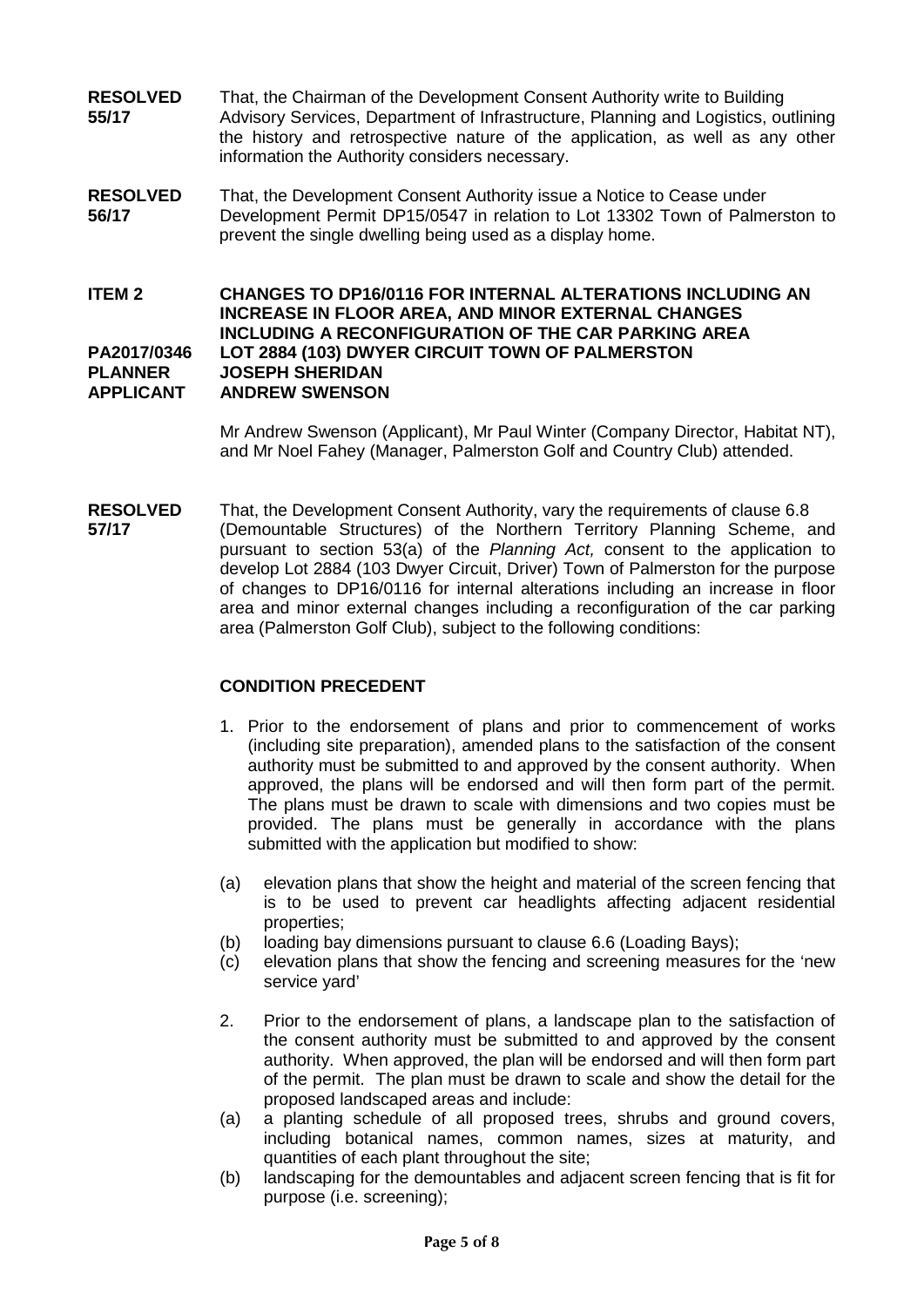(d) provision of an in ground irrigation system to all landscaped areas.

All species selected must be to the satisfaction of the consent authority

#### **GENERAL CONDITIONS**

- 3. Works carried out under this permit shall be in accordance with the drawings endorsed as forming part of this permit.
- 4. Any developments on or adjacent to any easements on site shall be carried out to the requirements of the relevant service authority to the satisfaction of the consent authority.
- 5. All existing and proposed easements and sites for existing and required utility services must be vested in the relevant authority for which the easement or site is to be created on the plan of subdivision submitted for approval by the Surveyor General.
- 6. The owner of the land must enter into agreements with the relevant authorities for the provision of water supply, sewerage facilities and electricity services to the land shown on the endorsed plan in accordance with the authorities' requirements and relevant legislation at the time.
- 7. Stormwater is to be collected and discharged into the drainage network to the technical standards of and at no cost to City of Palmerston and/or the Transport Civil Services Division of the Department of Infrastructure, Planning and Logistics as the case may be to the satisfaction of the consent authority.
- 8. The kerb crossovers and driveways to the site approved by this permit are to meet the technical standards of City of Palmerston, to the satisfaction of the consent authority.
- 9. Access shall be provided off Dwyer Circuit and be provided to the standards of the City of Palmerston to the satisfaction of the consent authority.
- 10. The owner shall:
- (a) remove disused vehicle and/ or pedestrian crossovers;
- (b) provide footpaths/cycleways;
- (c) undertake reinstatement works;

All to the technical requirements of and at no cost to the City of Palmerston, to the satisfaction of the consent authority.

- 11. Before the use or occupation of the development starts, the areas set aside for the parking of vehicles and access lanes as shown on the endorsed plans must be:
- (a) constructed;
- (b) properly formed to such levels that they can be used in accordance with the plans;
- (c) surfaced with an all-weather-seal coat;
- (d) drained;
- (e) line marked to indicate each car space and all access lanes; and
- (f) clearly marked to show the direction of traffic along access lanes and driveways;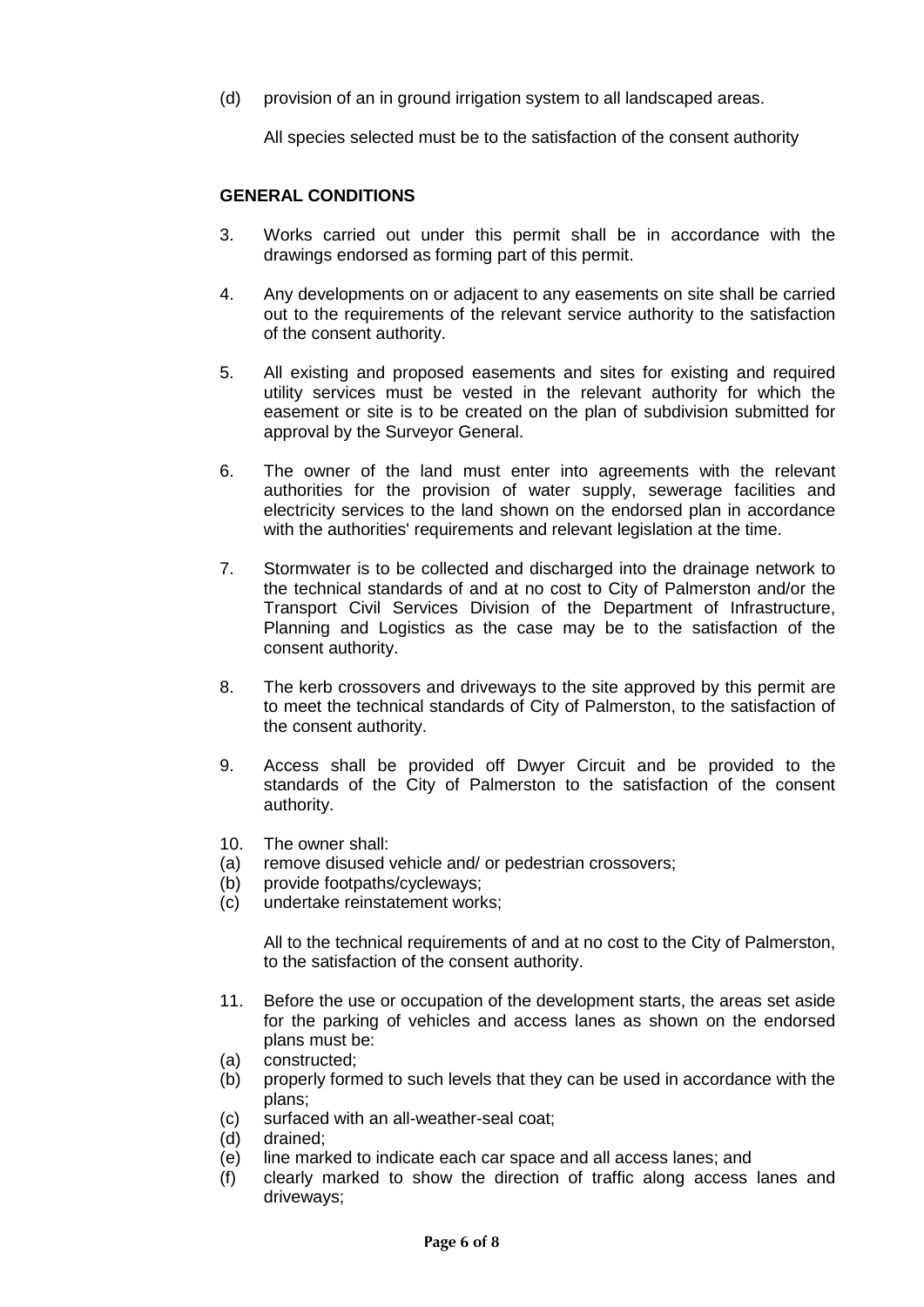Car spaces and driveways must be kept available for these purposes at all times.

- 12. Before the use/occupation of the development starts, the landscaping works shown on the endorsed plans must be carried out and completed to the satisfaction of the consent authority.
- 13. The landscaping shown on the endorsed plans must be maintained to the satisfaction of the consent authority, including that any dead, diseased or damaged plants are to be replaced.
- 14. No fence, hedge, tree or other obstruction exceeding a height of 0.6 m is to be planted or erected so that it would obscure sight lines at the junction of the driveway and the public street.
- 15. Soil erosion control measures must be employed throughout the construction stage of the development to the satisfaction of the consent authority.
- 16. Storage for waste disposal bins is to be provided to the requirements of City of Palmerston to the satisfaction of the consent authority.

### **NOTES**

- 1. The Power and Water Corporation advises that the Water and Sewer<br>Services **Development** Section Development Section [\(landdevelopmentnorth@powerwater.com.au\)](mailto:landdevelopmentnorth@powerwater.com.au) and Power Network Engineering Section [\(powerconnections@powerwater.com.au\)](mailto:powerconnections@powerwater.com.au) should be contacted via email a minimum of 1 month prior to construction works<br>commencing in order to determine the Corporation's servicing in order to determine the Corporation's servicing requirements, and the need for upgrading of on-site and/or surrounding infrastructure.
- 2. Any proposed works which fall within the scope of the Construction Industry Long Service Leave and Benefits Act must be notified to NT Build by lodgement of the required Project Notification Form. Payment of any levy must be made prior to the commencement of any construction activity. NT Build should be contacted via email (info@ntbuild.com.au) or by phone on 08 89364070 to determine if the proposed works are subject to the Act.
- 3. The Northern Territory Environment Protection Authority advises that construction work should be conducted in accordance with the Authority's Noise Guidelines for Development Sites. The guidelines specify that on-site construction activities are restricted to between 7am and 7pm Monday to Saturday and 9am to 6pm Sunday and Public Holidays. For construction activities outside these hours refer to the guidelines for further information.

#### **REASONS FOR THE RECOMMENDATION**

1. Pursuant to Section 51(a) of the *Planning Act,* the consent authority must take into consideration the planning scheme that applies to the land to which the application relates.

The proposed development is an expansion of an existing service provided to club members on the site and is consistent with